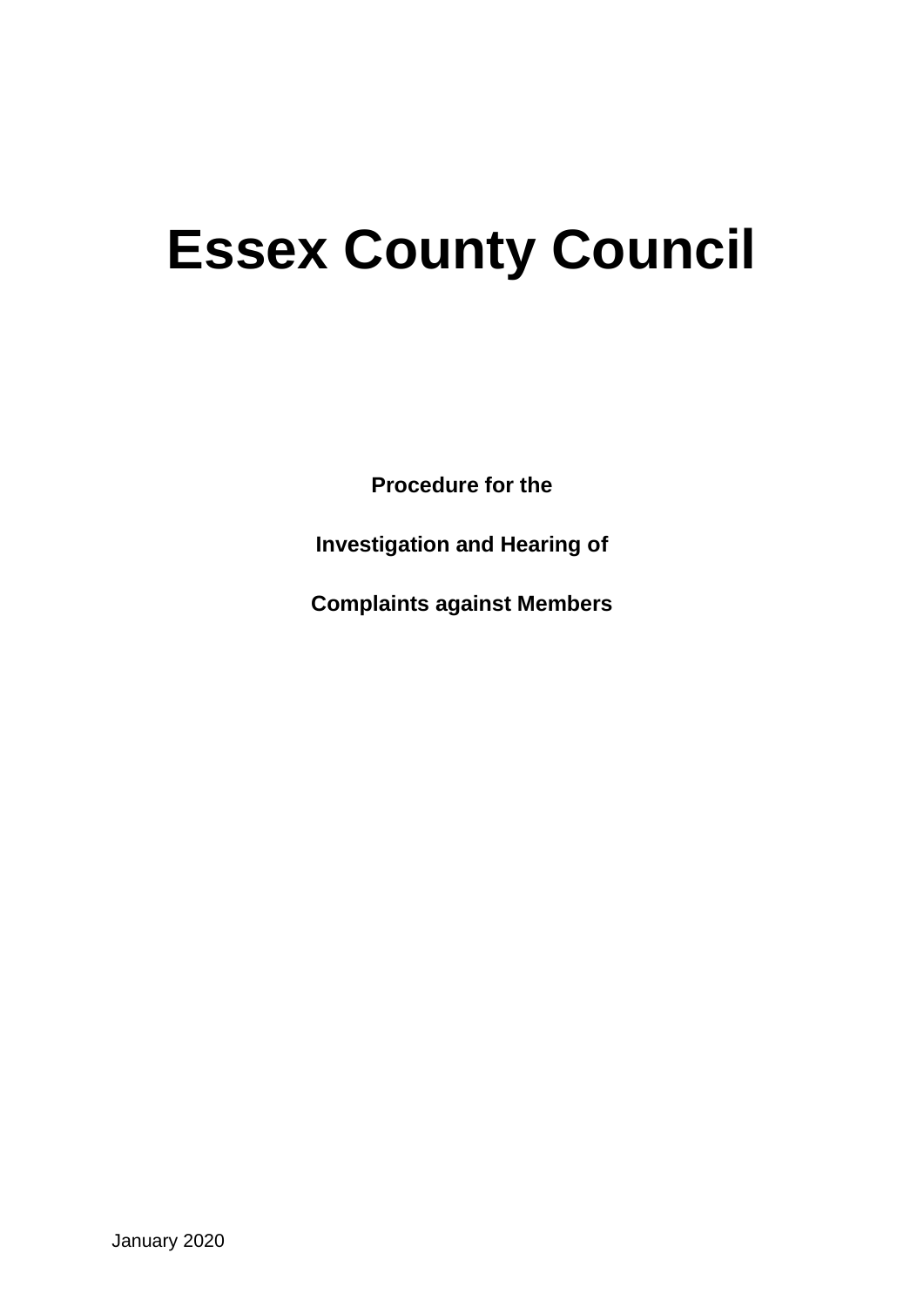# **CONTENTS**

- **1 Introduction**
- **2 Initial Assessment**
- **3 Investigations**
- **Annex 1 – Procedure to be followed by the Audit, Governance and Standards Committee when deciding whether or not a complaint should be investigated.**
- **Annex 2 – Procedure to be followed by the Standards Sub-committee when holding a hearing.**
- **Annex 3 – Guidance on appropriate sanctions**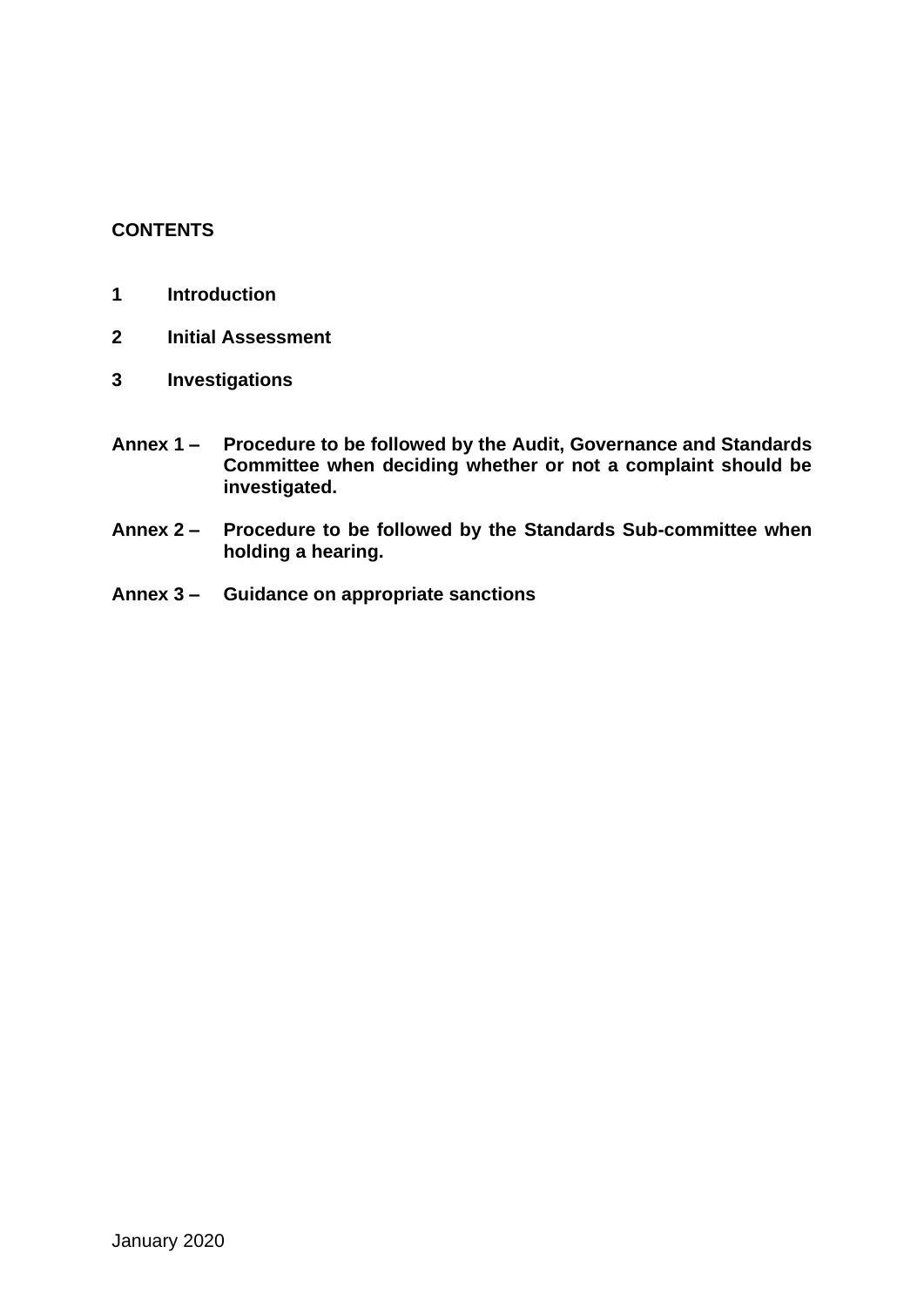# **CHAPTER ONE**

# **1 INTRODUCTION**

- 1.1 The Localism Act 2011 requires Essex County Council to have a code of conduct for members and to establish processes for considering allegations that a councillor has not complied with the code.
- 1.2 This document sets out the process to be followed when an allegation is made.
- 1.3 Any reference to the Monitoring Officer includes a reference to a person authorised to act on behalf of the Monitoring Officer.

#### **2 INITIAL ASSESSMENT**

- 2.1 The Monitoring Officer will decide whether a complaint
	- Can be investigated?
	- Should be investigated?
- 2.2 A complaint **can** only be investigated if all the following apply:
	- the person complained about is currently a member of ECC;
	- they were a member at the time of the alleged conduct;
	- they were acting as a member at the time of the alleged conduct; and
	- the conduct complained of could, if proven, arguably be a breach of the code.
- 2.3 In deciding whether a complaint **should** be investigated we will consider whether any of the following apply to the alleged breach:
	- It appears to be a politically motivated complaint
	- It is more appropriately considered as a complaint about
		- o a decision made by or on behalf of the Council; or
			- o a complaint about ECC's services.
	- Investigation would be disproportionate or not in the public interest
	- The complainant is unable to provide any evidence in support of the allegation.
	- It relates to matters which took place a long time ago, making investigation difficult or disproportionate.
	- The complaint duplicates another one which has already been dealt with and there is no reason to believe that this complaint would result in a different outcome
- 2.4 After considering this the Monitoring Officer will write to the complainant either
	- confirming that the matter will be investigated; or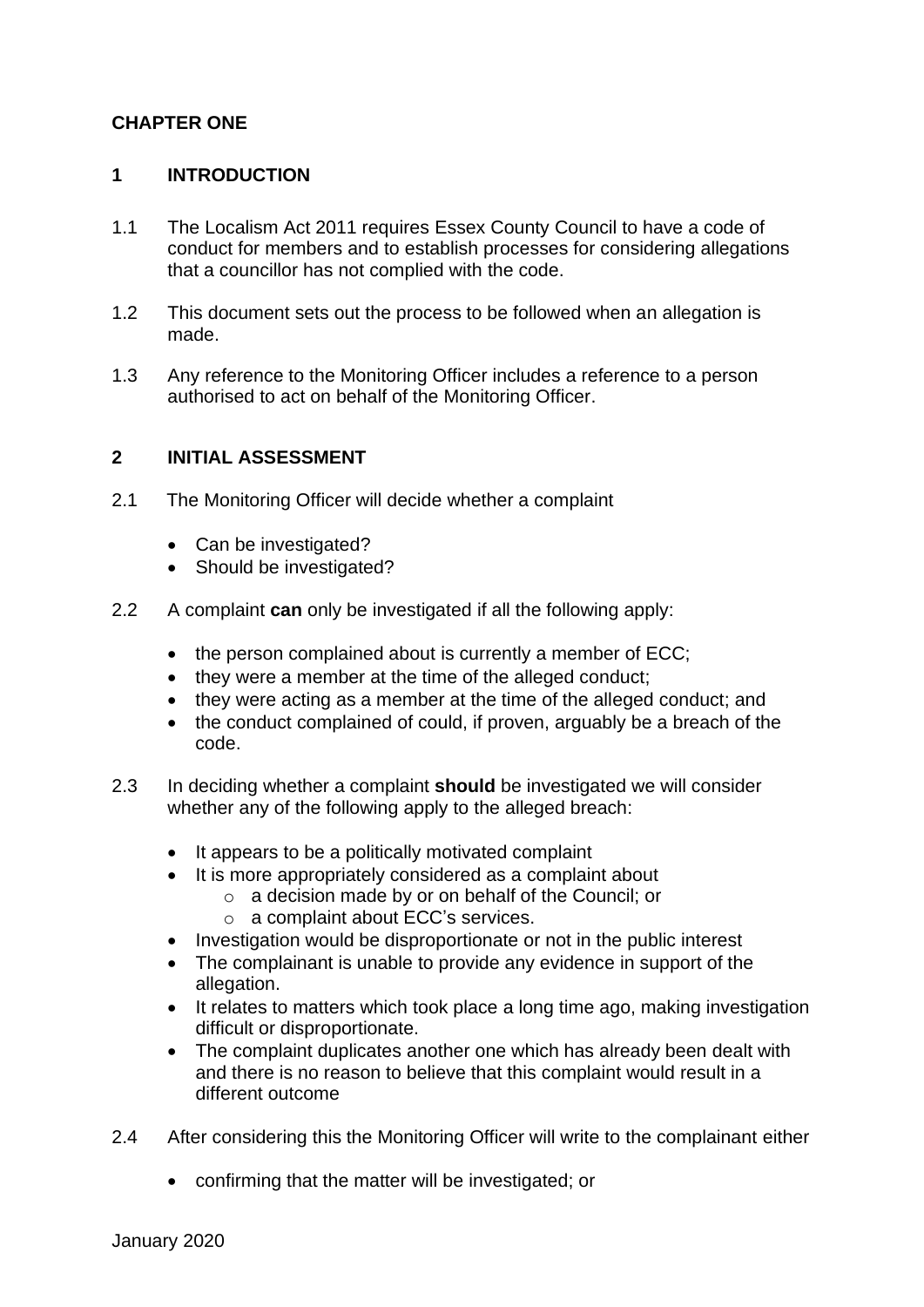- explaining why it is proposed that the allegation should not be investigated and giving the complainant a period, normally at least 14 days, to respond to the provisional decision.
- 2.5 If it is proposed not to be investigated, the Monitoring Officer will refer the complaint, and the complainant's response to an Independent Person for their views. In this document 'Independent Person' means a person appointed by the Council under the Localism Act 2011.
- 2.6 Subject to paragraph 2.7, a final decision on investigation will be made by the Monitoring Officer following consideration of
	- the views expressed by the Complainant;
	- the views expressed by the Independent Person;
	- the views expressed by the Chairman of the Audit, Governance and Standards Committee (who must be consulted if the Monitoring Officer does not propose to take a decision which aligns with the view expressed by the Independent Person).
- 2.7 The Monitoring Officer may ask the Audit, Governance and Standards Committee to decide whether a complaint should be investigated. This may happen, for example, where the Monitoring Officer feels unable to act for some reason. If the decision on whether or not to investigate is referred to the Audit, Governance and Standards Committee for a decision then the procedure in Annex 1 will apply and the view of an independent person will be sought and presented to the Committee.
- 2.8 The Member and the Complainant will be informed about the decision. In any case where no further action is taken, the Monitoring Officer may wish to have an informal discussion with the Member concerned to advise on reducing the risk of complaints in future.

# 3 **INVESTIGATIONS**

- 3.1 Where a complaint is to be investigated, the Monitoring Officer has delegated power to investigate.
- 3.2 The Monitoring Officer will either carry out the investigation personally or may appoint another officer to carry out the investigation. In this document 'Investigator' refers to the person who is carrying out the investigation.
- 3.3 When conducting an investigation, the Investigator may make inquiries of any person he or she thinks necessary. However, there is no legal obligation for that person to respond.
- 3.4 The investigation must be undertaken fairly. In particular:
	- (a) The member concerned must be given enough information to enable them to respond to the allegation.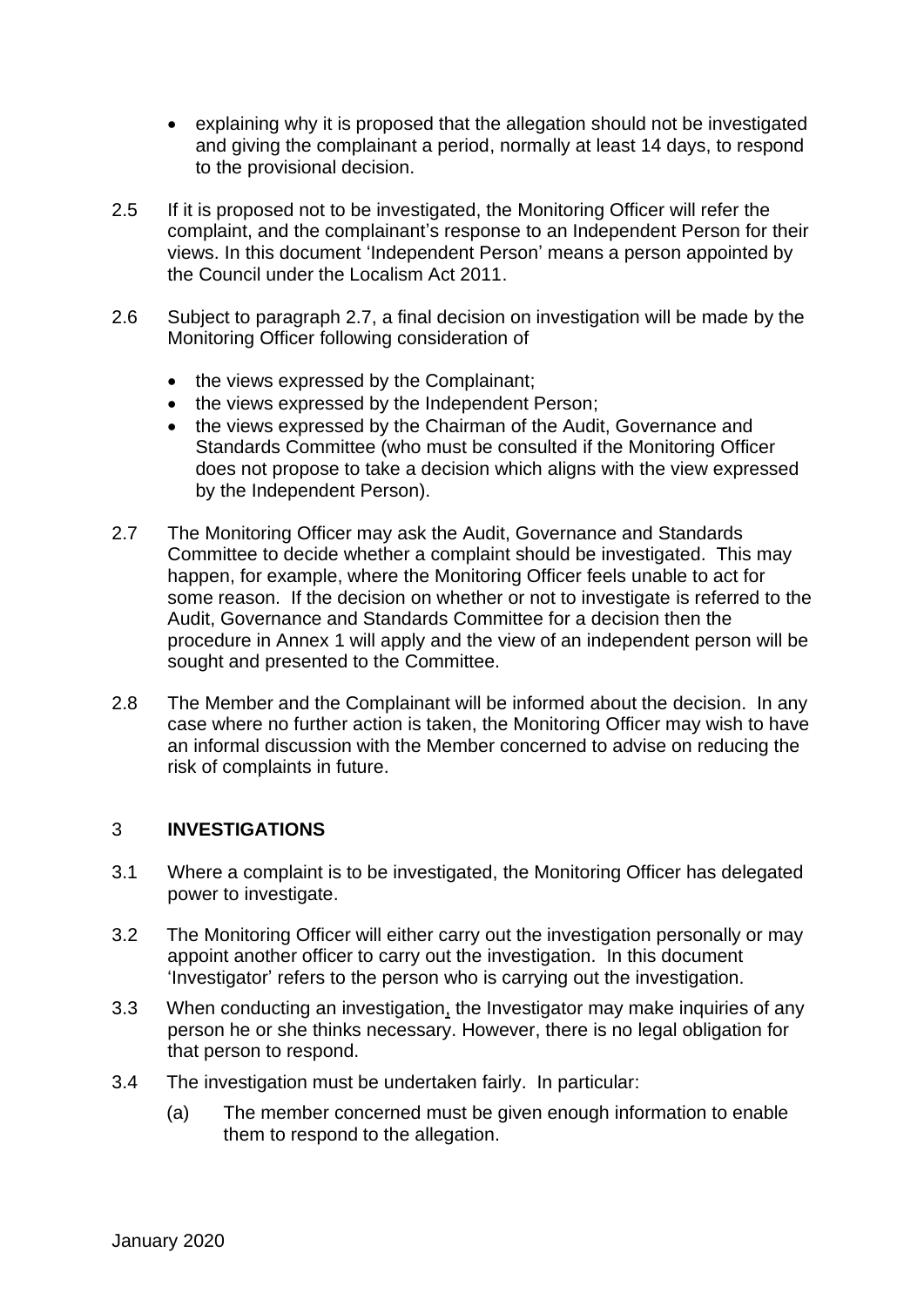- (b) Information supplied by any person should be recorded in writing, in the form of a statement if appropriate.
- (c) Further information should be sought from the complainant if necessary to consider a relevant point made by a complaint.
- 3.5 On completion of an investigation, the Investigator must produce a draft report which should include draft findings.
- 3.6 The draft report must be sent to the councillor concerned and the complainant, on a confidential basis, giving them 14 days in which to comment.
- 3.7 The Investigator must then produce a final report which sets out whether the Investigator has found there to be one or more breaches of the code of conduct. If it was not possible to make a finding, then the Investigator should make that clear in their report.
- 3.8 The Investigator must send their final report to:
	- (a) The Complainant.
	- (b) The Councillor concerned.
	- (c) An Independent Person
	- (d) The Monitoring Officer (if the Monitoring Officer has not investigated personally).
- 3.9 The Independent Person shall be given seven days to provide advice on the draft report, or such longer period as is reasonable in the circumstances.
- 3.10 The Monitoring Officer will consider the report of the Investigator and the advice of the Independent Person and shall reach a view on whether he or she feels there has been a breach of the code of conduct. If necessary, the Monitoring Officer may ask for further investigations to be conducted before reaching a view. The Independent Person must be consulted again if further investigations result in more information being available or a change in the conclusion of the report.
- 3.11 The Monitoring Officer will refer the matter to a Standards Sub-committee for a hearing if they conclude that there has been a breach of the code of conduct.
- 3.12 If the Monitoring Officer concludes that there has not been a breach of the code of conduct then they may either:
	- (a) Close the complaint without referring the matter to the Hearings Sub-Committee; or
	- (b) Refer the matter to the Standards Sub-committee for a hearing.
- 3.13 In any case where no further action is taken, the Monitoring Officer may wish to have an informal discussion with the member concerned to advise on reducing the risk of complaints in future..
- 3.14 If the decision is that the matter should proceed to a Hearing then the process in Annex 2 should be followed.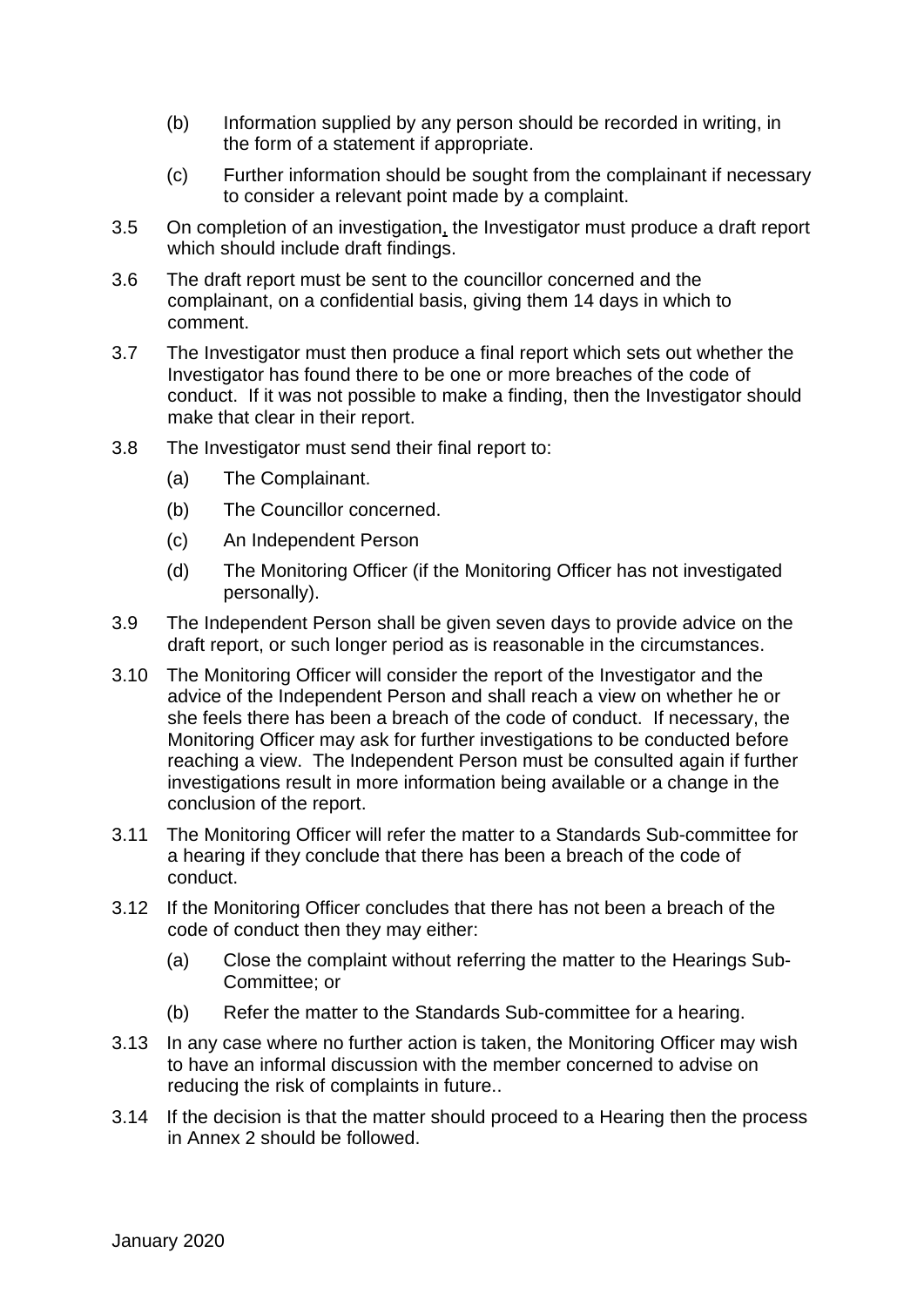# **Annex 1 – Procedure to be followed by the Audit, Governance and Standards Committee when it considers whether a complaint should be investigated**

- 1.1 The Committee will normally meet within 10 working days of decision to refer the decision to the Committee.
- 1.2 The meeting will normally be held in private because it is likely to involve disclosure of personal data which is likely to be unfair when there has been no investigation or conclusion.
- 1.3 At the start of the meeting the Chairman shall invite the Monitoring Officer to explain that the Committee is required to decide whether, with respect to each allegation:
	- (a) the Monitoring Officer should arrange for an investigation; or
	- (b) the Monitoring Officer should make any other arrangements in relation to the member concerned, for example, mediation, apology, training or an alternative measure to address the issue that has arisen; or
	- (c) no action should be taken.
- 1.4 The committee shall take into account the criteria set out in paragraph 2.2 and 2.3 of this document and the views of an independent person.
- 1.5 The Monitoring Officer will prepare a written summary of the Committee's decision.
- 1.6 The decision notice will be sent to the relevant parties within 5 working days and will be made available for public inspection, unless it is not in the public interest to do so or is likely to prejudice any subsequent investigation.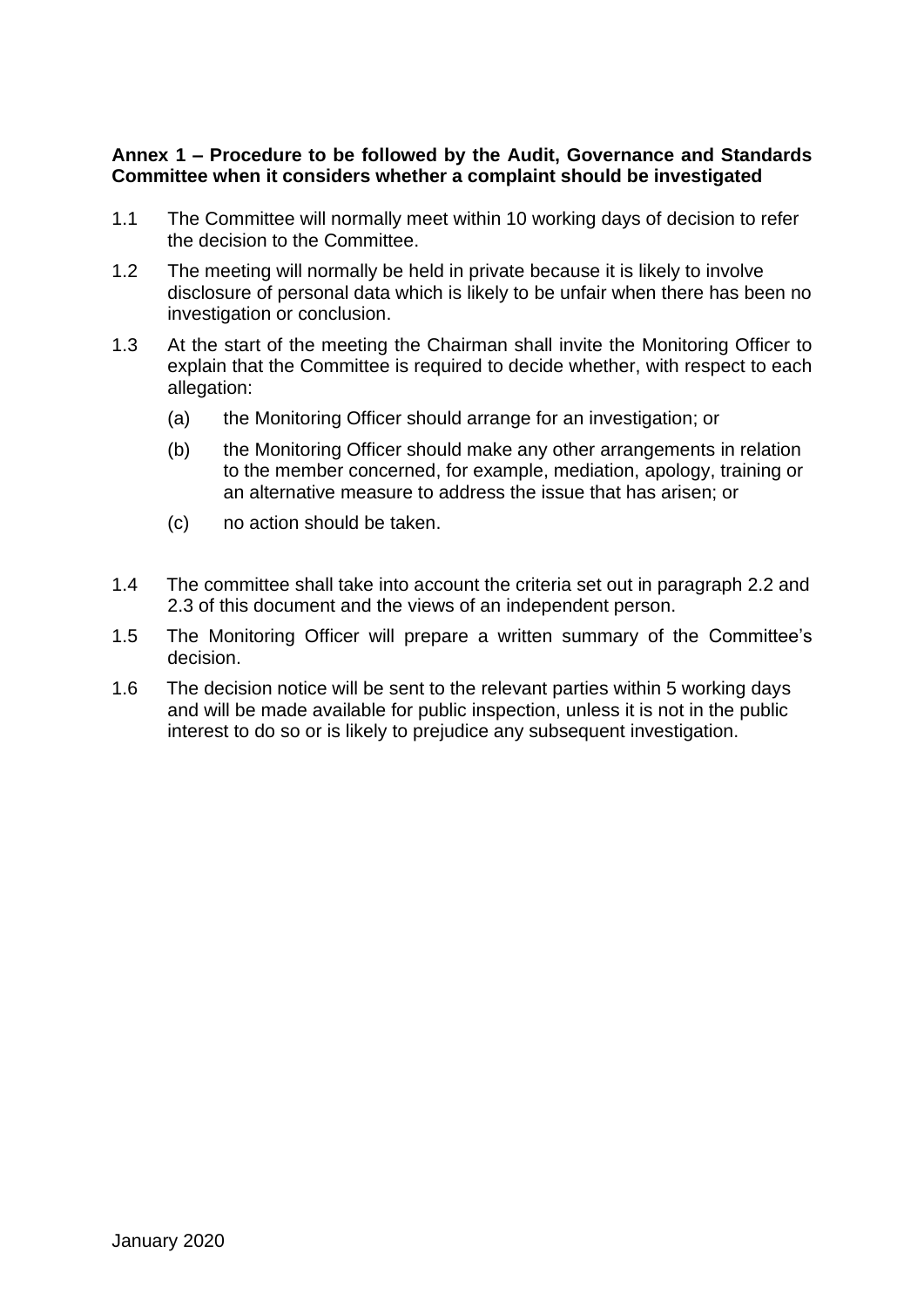# **Annex 2 – Standards Sub-committee Procedure**

#### **1. Before the Hearing**

#### **Date of Hearing**

- 1.1 A meeting of the Standards Sub-Committee will be convened by ECC's Head of Democracy and Transparency in consultation with the Chairman of the Audit, Governance and Standards Committee which shall normally take place within three months after the final report was sent to the Monitoring Officer.
- 1.2 Any objection to the proposed Hearing date must be notified in writing to the Monitoring Officer as soon as possible. The Head of Democracy and Transparency will act reasonably in considering any requests for an alternative Hearing date but is not obliged to re-schedule the Hearing, having particular regard to the requirement to convene a Hearing within three months. The Monitoring Officer will consult with the Chairman before rescheduling the meeting.

#### **Pre-Hearing Questionnaire**

- 1.3 Prior to the Hearing, the Monitoring Officer may ask the Member to complete a Pre-Hearing Questionnaire in respect of the findings in the report and other issues relevant to the Hearing. If a Questionnaire is sent it will ask some or all of the following questions:
	- Do you agree with the Investigator's findings of fact? If not, please set out which findings you disagree with
	- Do you agree you have breached the code of conduct as set out? If so, would you be willing to make an apology to the complainant? Would you be willing to undergo training if necessary in order to avoid a further breach occurring in future?
	- Will you be attending the Hearing or do you intend to submit only written representations?
	- Will you be represented by a solicitor or barrister or other person at the Hearing? If so, please confirm who and whether that person is connected to the matter in any way.
	- Do you wish to call any witnesses? If so, please provide the name and contact details for those witnesses and a brief description of the evidence each witness will give.
	- Do you intend to ask the Sub-Committee to consider any documentary or other written evidence not already provided? If so, please provide copies when responding to this questionnaire.
	- Do you wish to have any documents withheld from the public and, if so, please give your reasons for this request?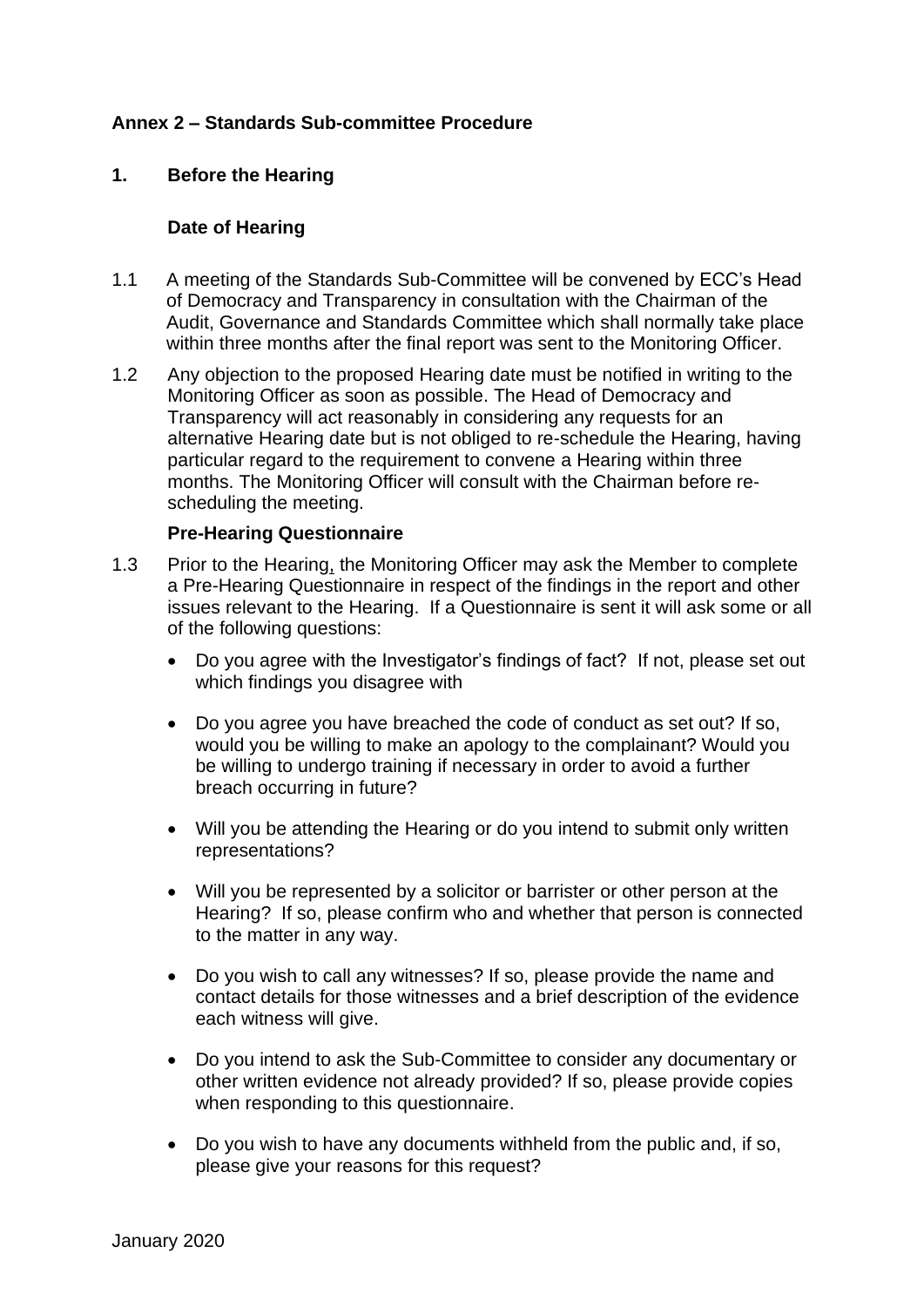- Is there any reason why you would like the Committee to depart from its usual practice of holding hearings in public.;
- Do either you, or your witnesses or representative have any special access requirements or other special requirements?
- 1.4 The Member will be asked to respond to the Questionnaire within 14 days from the date the Questionnaire was sent.

#### **The Investigator**

- 1.5 The Monitoring Officer shall ask the Investigator to comment on:
	- the response to the Questionnaire provided by the Member (if any) and whether the Investigator is able to accept any of the points raised in it.
	- whether the Investigator would like to call any witnesses and, if so, to provide the name and contact details for those witnesses and a brief description of the evidence they will give if different to the summary of their evidence in the Investigator's report.
	- whether the Investigator will be asking the Sub-Committee to consider any documentary or other written evidence not already provided (other than the report of the investigation) and, if so, to provide copies.
	- whether he or she thinks the Hearing should be held in private and, if so, the reasons why.
	- whether he or she would wish to have any documents withheld from the public and, if so, why.
	- any comments or questions on the proposed procedure.
	- Whether the Investigator or any witnesses the Investigator intends to call have any special access requirements or other special requirements

# **Pre-Hearing Summary**

- 1.6 The Monitoring Officer will write to the investigator and the member with a Pre-Hearing Summary setting out:
	- the name of the Authority
	- the name of the Member
	- the name of the Complainant (unless in the Monitoring Officer considers that there are special circumstances which mean that the name of the Complainant should not be revealed)
	- the name of the Investigator
	- the name of the Chairman of the Sub-committee that will hear the matter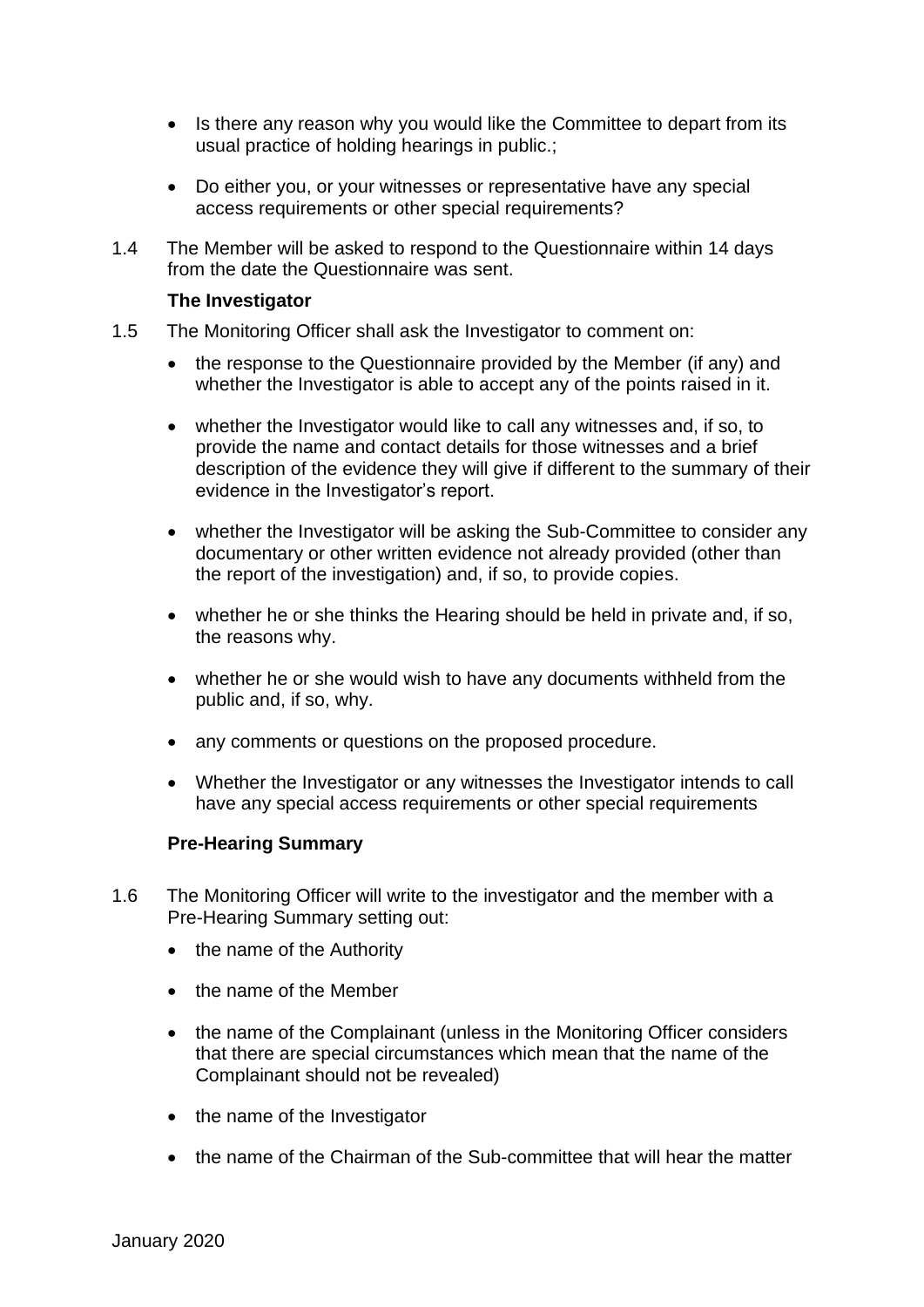- the date, time and place of the Hearing
- a summary of the allegation
- the findings of fact of the Investigator
- the findings of fact which are not agreed by the Member, if any, the reasons for that disagreement and the comments from the Investigator on those reasons
- a list of persons expected to attend the meeting, including any witnesses who have been invited to attend
- whether the Sub-committee is likely to be asked to limit the number of witnesses who may be called
- whether the person named by the Member as his or her representative (if not a solicitor of barrister) is likely to be permitted to act as the Member's representative
- a list of documents to be considered by the Sub-Committee, including any written representations which the Member has asked to be placed before the Sub-committee (copies of the documents will be enclosed if possible but in any event will be sent to the parties prior to the Hearing)
- a list of any documents that have been or will be withheld from the public
- whether the Hearing is likely to take place in private
- whether there are anticipated to be any departures from the procedure set out in this Procedure Note which have not already been notified to the Parties.

# **Disputes on the Pre-Hearing Summary**

1.7 If, having received the Pre-Hearing Summary, the Member and/or the investigator disagrees with any part of it they shall forthwith give notice of the disputed issues to the Monitoring Officer and should then seek to resolve the disputed issues through the Monitoring Officer prior to the Hearing. If necessary, the Member or the complainant can contact the Monitoring Officer to arrange a convenient time to meet the Monitoring Officer to discuss the issues. Any unresolved issues will be dealt with as a preliminary matter at the Hearing. Failure to notify the Monitoring Officer of any issues of dispute or any failure to attempt to resolve those issues with the Monitoring Officer prior to the Hearing may mean that the Sub-committee may decline to listen to the Member or the complainant on the disputed issues at the Hearing.

# **Agenda for the meeting**

- 1.8 The agenda for the meeting shall include
	- The investigator's report
	- The advice of the independent person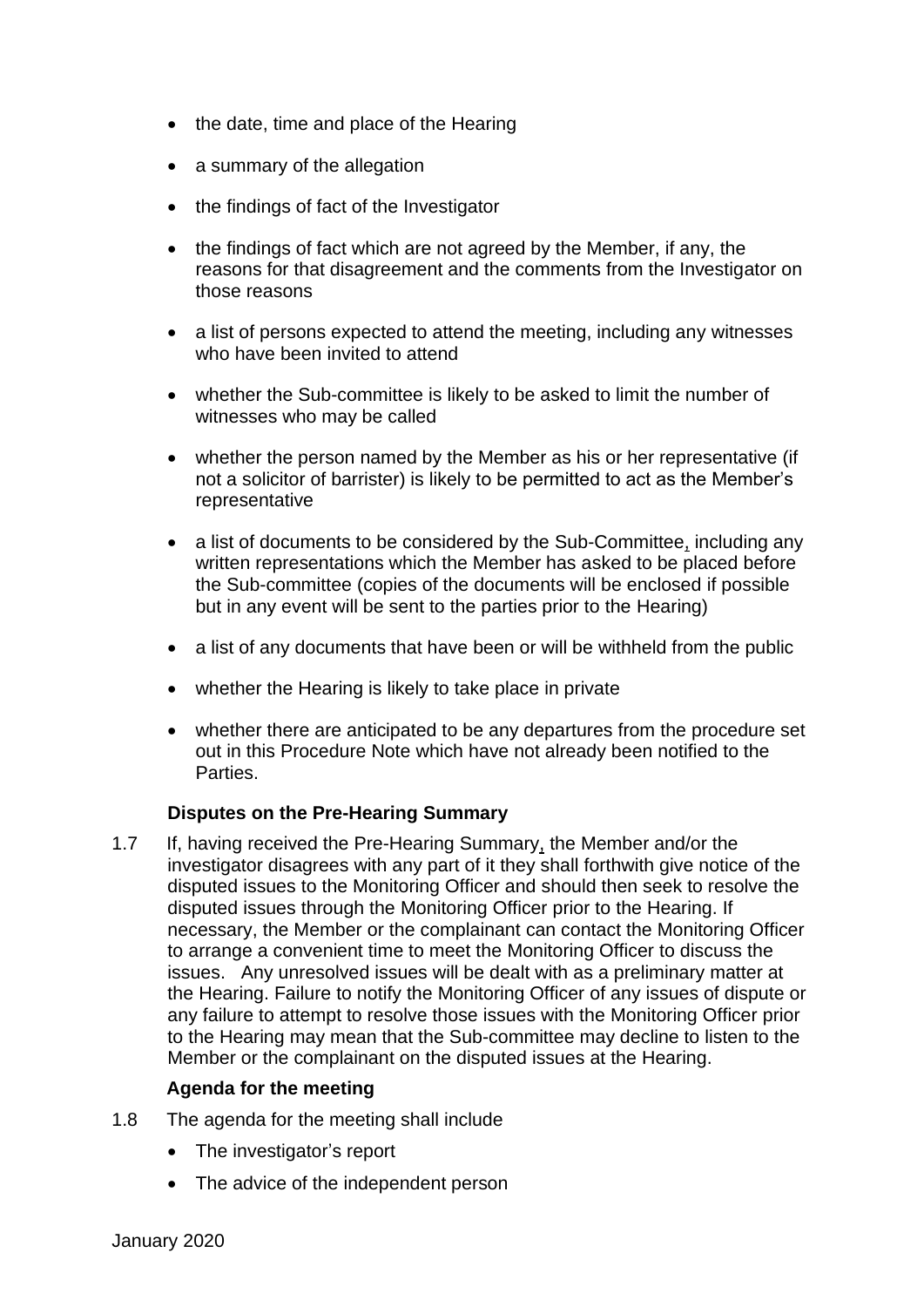- A note of the procedure to be followed
- Any further material submitted by the member or the investigator which reasonably relates to the issues to be considered at the hearing.
- The pre-hearing summary if available when the agenda is finalised.

# **2 At the Hearing**

- 2.1 The Sub-committee's quorum is three. Substitute Sub-committee members may be appointed where the original member cannot attend a scheduled Hearing. Sub-committee decisions will be made by simple majority with the Chairman having a casting vote in the case of equality.
- 2.2 The standard of proof to be applied is the balance of probabilities in any findings against the Member.
- 2.3 The Sub-committee may take advice from the Monitoring Officer at any time during the Hearing or while they are considering the outcome. This advice may be taken in private.
- 2.4 The Member may be represented or accompanied by a solicitor, counsel or, with the permission of the Sub-committee, another person.

#### **Absent Member**

2.5 If the Member is not present at the time the Hearing is due to start the Sub-Committee may delay the start or adjourn if they consider this is appropriate, having considered any representations received.

# **Chairman to deal with preliminary matters**

- 2.6 At the start of the Hearing, the Chairman will deal with the following preliminary matters:
	- Introductions of all persons present.
	- Declarations of interest.
	- Whether the parties have received a note of the procedure to be followed at the Hearing.
	- An explanation of the procedure to be followed (the Chairman may invite the Monitoring Officer to explain the procedure) and whether the procedure that will be followed is different to the procedure described in this Procedure Note (again, the Chairman may invite the Monitoring Officer to address this issue). Any questions on the procedure will also be dealt with.
	- Whether there are any outstanding issues or disagreements on the Pre-Hearing Summary and whether they have already been raised by the Member with the Monitoring Officer prior to the Hearing and whether there was any attempt at resolving them.
	- (if relevant) whether the Member is entitled to be represented by the person nominated by him or her (if not a barrister or solicitor).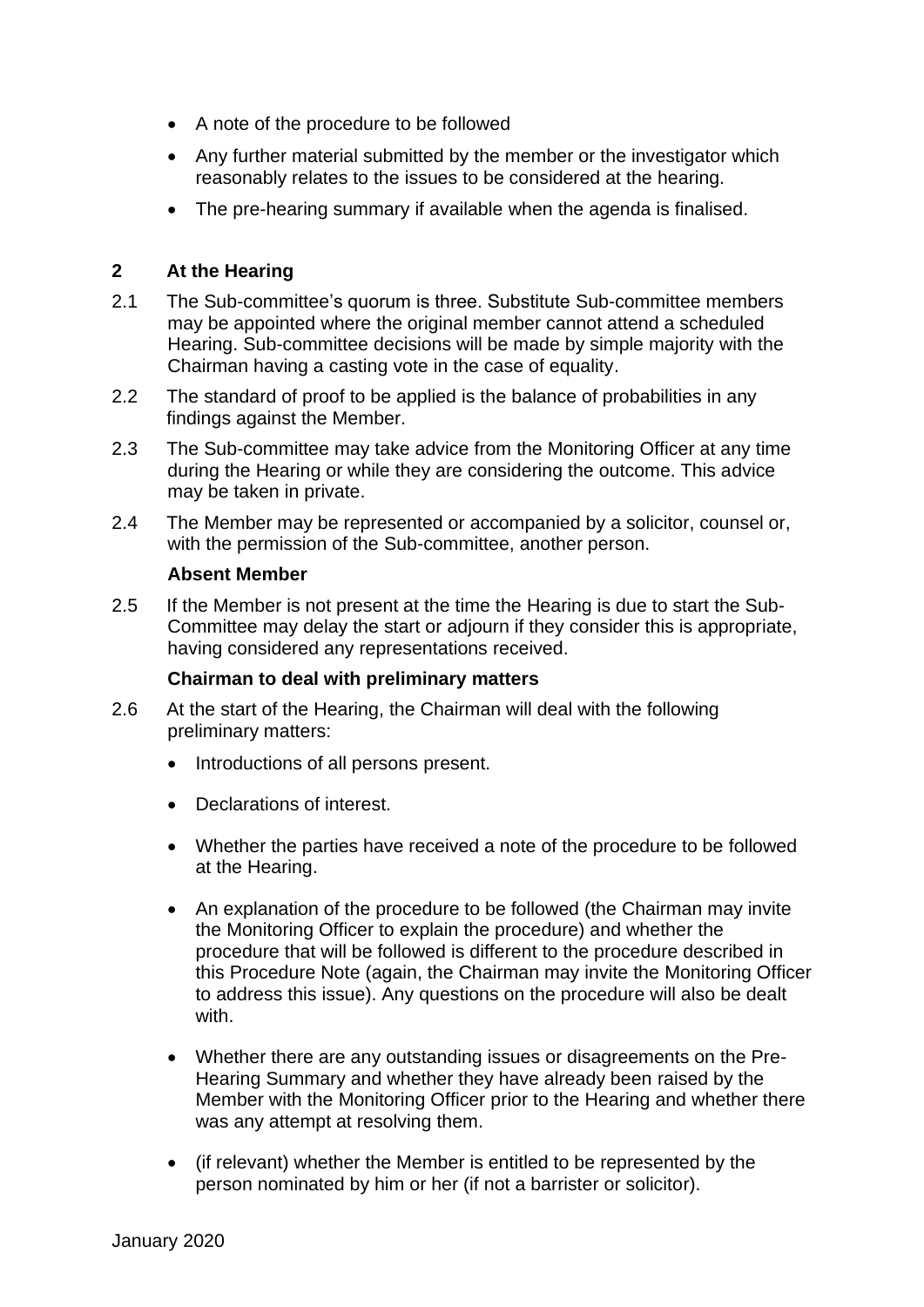- whether all or any part of the Hearing should be conducted in private (if this has been requested by any party)
- whether a limit should be placed on the number of witnesses which the Member or the Investigator will be entitled to call and if so, how many. This may be, for example, if the Sub-committee considers that witnesses will simply repeat earlier evidence or if their evidence is not relevant.
- any other preliminary matter

# **Explanation of Pre-Hearing Summary**

2.7 The Chairman may ask the Monitoring Officer to present the Pre-Hearing Summary and the views of the independent person.

# **Findings of Fact**

- 2.8 The Chairman will ask the Monitoring Officer to explain the findings of fact and those in respect of which the Member has given notice of dispute, if any.
- 2.9 If there is no dispute on the findings of fact the Chairman will, subject to the following paragraphs, move on to address whether there has been a breach of the Code of Conduct and in so doing will move onto the next stage in the process (section 4).
- 2.10 If there are any disputes on the findings of fact which have been notified to the Monitoring Officer, the Chairman will invite the Member or his or her representative to briefly outline the findings of fact which he or she disagrees with.
- 2.11 The Member may only raise any dispute on the findings of fact if this was raised in the response to the questionnaire or if the Sub-committee agree that there are exceptional reasons why this could not have been done. If the Subcommittee do give permission, then it may be necessary to adjourn the hearing.
- 2.12 Once the Member or his or her representative has briefly outlined the findings of fact with which the Member disagrees, the Investigator will be invited to make submissions to support the relevant finding(s) of fact in the report which are disagreed and may, with the Sub-committee's permission, call any necessary supporting witnesses to give evidence.
- 2.13 The Chairman may give the Member an opportunity to challenge any evidence put forward by any witness called by the Investigator. All challenges will be put through the Chairman of the Sub-Committee.
- 2.14 The Chairman will then give the Member an opportunity to make submissions to support his or her version of the facts and, with the Chairman's permission, to call witnesses to give relevant evidence.
- 2.15 The Chairman may give the Investigator an opportunity to challenge any of the evidence put forward by the Member or witnesses called by the Member or his representative. All challenges will be put though the Chairman of the Sub-Committee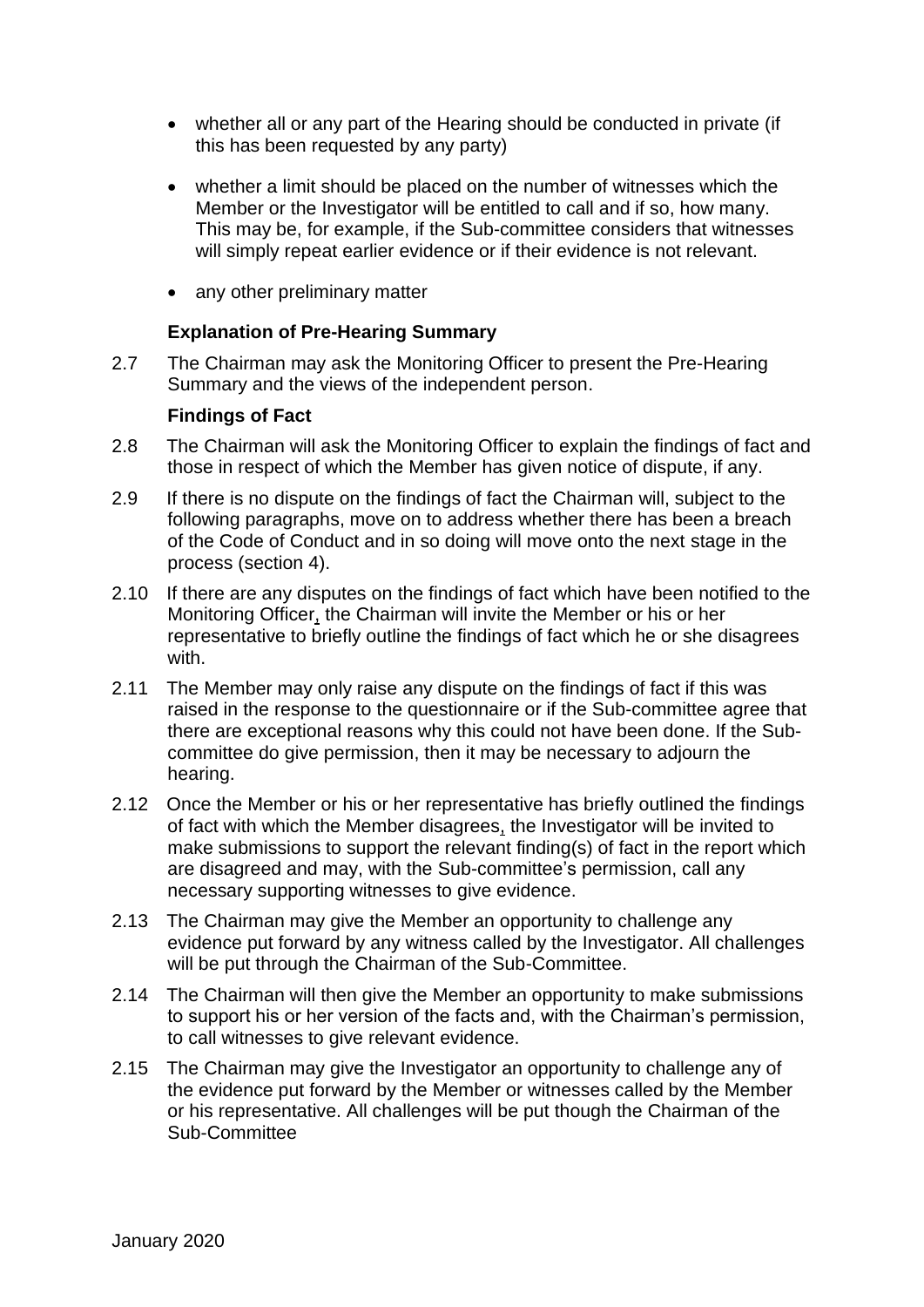2.16 At any time the members of the Sub-Committee and the Monitoring Officer may, with the permission of the Chairman, question any of the people involved or any of the witnesses.

# **3. Deliberations on Findings of Fact**

- 3.1 The Sub-Committee will retire to deliberate in private with assistance from the Monitoring Officer or other officer in order to decide on the findings of fact.
- 3.2 The Sub-Committee will then reconvene and the Chairman will announce the Sub-committee's findings of fact.

# **4. Establishing whether there was a Breach of the Code of Conduct**

- 4.1 Once the Chairman has announced the findings of fact, the Sub-Committee will go on to consider whether or not, based on the facts, the Member has breached the Code of Conduct.
- 4.2 The Chairman will invite the Member to make submissions on the reasons why, if any, he or she does not consider there to have been a breach of the Code of Conduct.
- 4.3 The Chairman will then invite the Investigator to respond to the Member's submission, and to identify which sections of the code, they consider that the Member has breached.
- 4.4 Members of the Sub-committee and the Monitoring Officer may at any time, but with permission of the Chairman, question anyone involved on any point raised in their submissions.
- 4.5 The Chairman will then invite the Member to make any final relevant points.
- 4.6 The Sub-committee will then retire to consider the submissions in private with assistance from the Monitoring Officer.
- 4.7 Once the Sub-committee has made its decision, the Chairman will announce the Sub-Committee's decision as to whether or not the Member has breached the Code of Conduct.
- 4.8 In reaching its decision the Sub-committee shall make one of the following findings:
	- (a) that the Member had not failed to comply with the Code of Conduct;
	- (b) that the Member had failed to comply with the Code of Conduct but that no action needs to be taken in respect of the matters which were considered by the Sub-Committee;
	- (c) that the Member had failed to comply with the Code of Conduct and that a sanction should be imposed.

# **Where there is a Finding of No Breach of Code or No Further Action**

4.9 If the Sub-committee finds no evidence of any breach of the Code of Conduct or if it finds that there is a breach but no further action is required to be taken, then no further action shall be taken save that the Chairman may set out any recommendations which the Sub-Committee considers should be made to the authority or to all or any of its members with a view to promoting high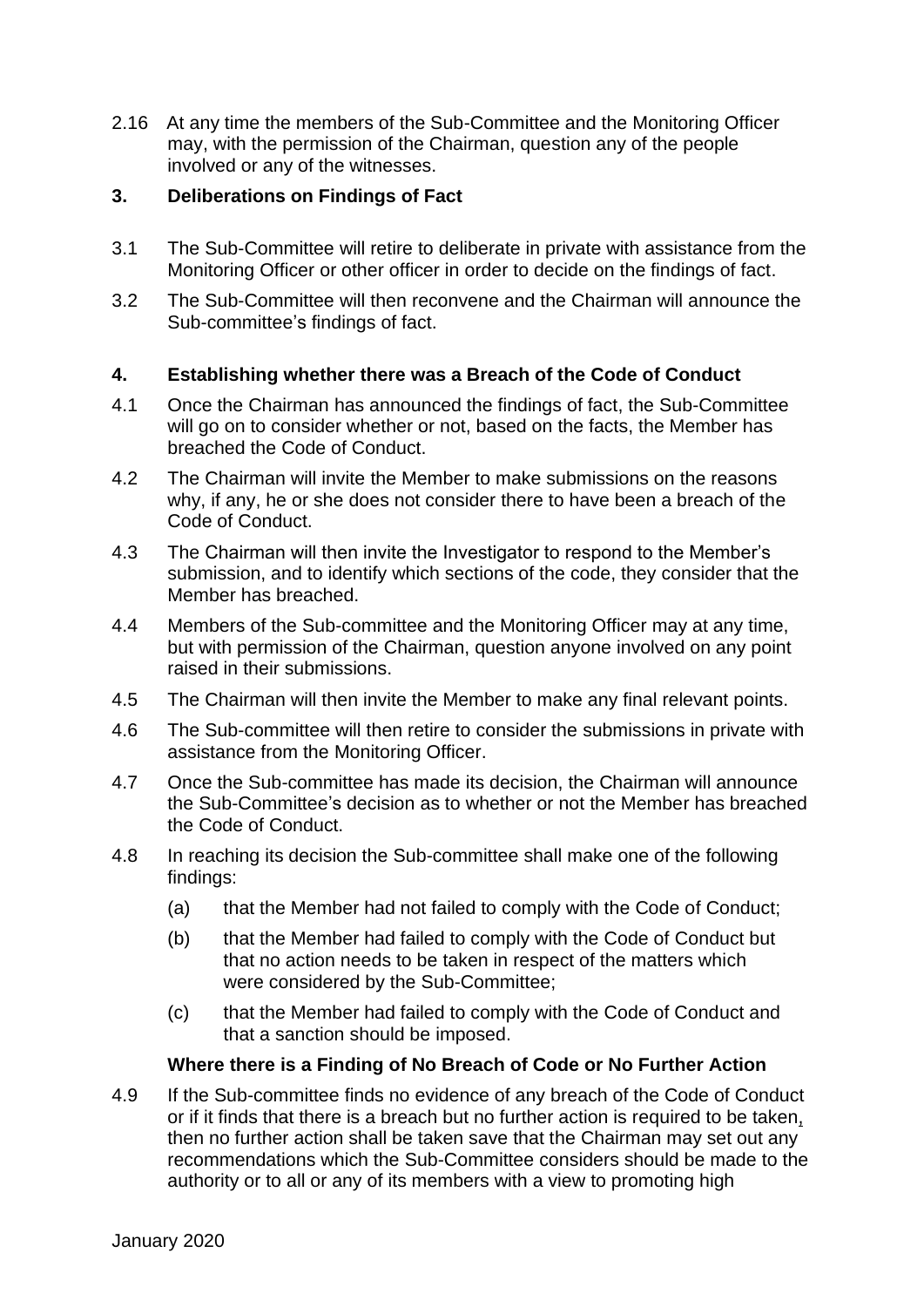standards of conduct. The Chairman will seek the views of the Member, the Investigator and the Monitoring Officer before the Sub-committee makes any such recommendations.

# **Deliberations following Finding of Breach of Code**

4.10 If the Sub-committee finds that the Member did breach the Code of Conduct, the Chairman will invite the Monitoring Officer to explain to those present what sanctions are available to the Sub-committee. The Monitoring Officer may where appropriate describe what sanctions have been imposed by Subcommittees at previous Hearings and any sanctions imposed specifically in relation to the Member concerned. Examples of the sanctions which are available to the Sub-committee are set out below.

#### **The sanctions (all or any of the following):**

- (a) Censuring or reprimanding the member or recommending the Council to do so;
- (b) Reporting its findings to Council;
- (c) Recommending to the Member that he or she make an apology to the complainant if they have not already done so.
- (d) Recommending to the appropriate person or body that the member be removed from any or all Committees or Sub-Committees of the Council or the Cabinet;
- (e) Requesting the Monitoring Officer to arrange training for the Member;
- (f) Recommending to the appropriate person or body that the Member be removed from all outside appointments to which the member has been appointed or nominated by the Authority;
- (g) Withdrawing facilities provided to the Member by the Council e.g. photocopying facilities if that facility was previously abused by the member concerned;
- (h) Excluding the member from the Council's offices or other premises, with the exception of meeting rooms as necessary for attending Council, Committee and Sub-Committee meetings.
- (i) recommending to the appropriate person or body that a Member's membership of one or more committees or other bodies should be suspended such time as he or she submits a written apology in a form specified by the Sub-Committee;
- (j) a recommending to the appropriate person or body that a Member's membership of one or more committees or other bodies should be suspended for a period up to a maximum of six months or until such time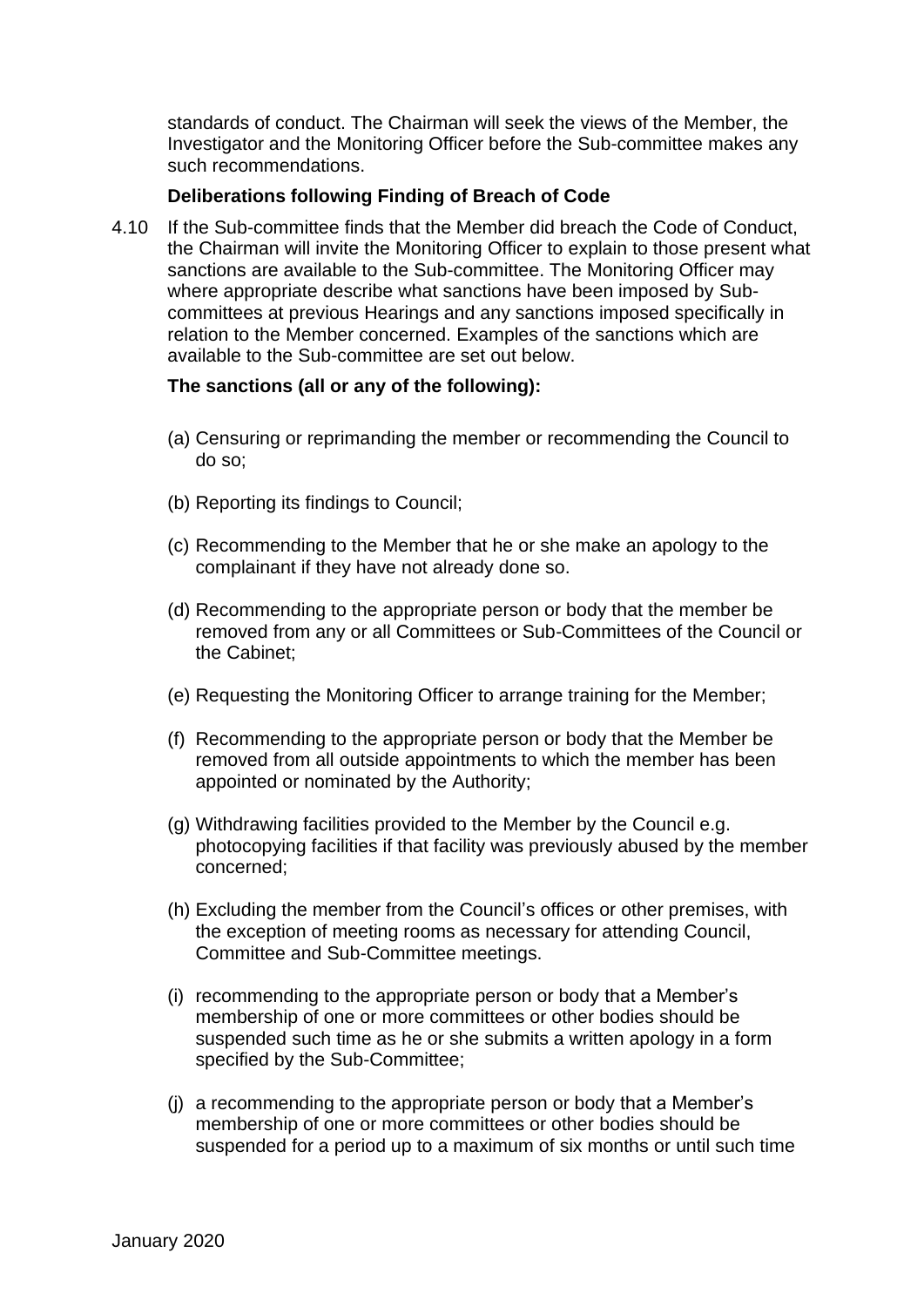as he or she undertakes such training or conciliation as the Sub-Committee may specify;

- 'the appropriate person' includes, where relevant, the Leader of the Member's political group.
- 4.11 The Chairman may invite the Investigator to make any submissions that they wish to make about the sanction that he or she considers would be reasonable to impose and the date when it should take effect.
- 4.12 The Chairman will invite the Member to respond to the comments from the Investigator (if any) and to make submissions on the sanction to be imposed, the time when it should run from and any mitigating circumstances he or she believes may exist.
- 4.13 The Sub-Committee shall then retire once more to decide in private with assistance from the Monitoring Officer or Legal Adviser:
	- i whether to impose a sanction
	- ii where a sanction is to be imposed
		- (a) what that sanction should be; and
		- (b) when that sanction should commence, how long it should be for, whether the sanction should be suspended and, if so, in what circumstances; and
	- iii. any recommendations the Sub-committee considers it should make to the authority or any other person or body.
- 4.14 In determining the sanction to be imposed, the Sub-committee should consider all relevant information, including the factors listed in the following section of this quidance.
- 4.15 A sanction will normally take immediate effect but the Sub-Committee can direct or recommend that it commence on any date within a period of six months after the imposition of the sanction. For example, if there are no meetings which the Member would otherwise attend in the next few months the imposition of an immediate sanction would in practice have little impact and it may therefore be appropriate for the Sub-Committee to delay the start imposition of the sanction.

# **Written decision of Findings**

4.16 The Monitoring Officer shall in conjunction with the Chairman prepare a short written notice of the decision and the reasons for that decision and he or she shall send a copy to the Member, the Complainant and the members of the Sub-committee as soon as possible after the close of the Hearing. In the case of a suspended sanction, it will include an explanation of the steps which need to be taken by the Member if he or she is to avoid the sanction coming into effect.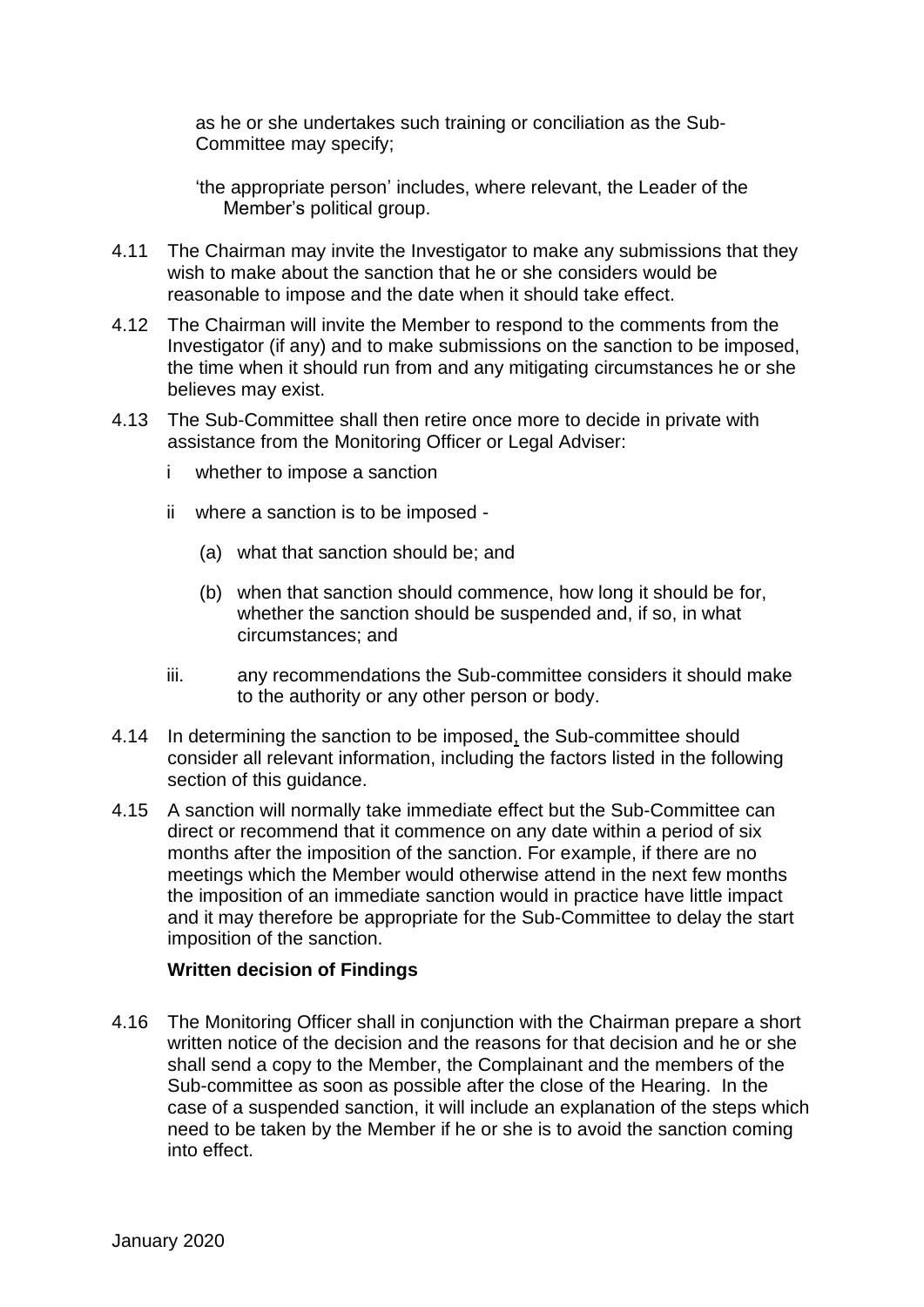- 4.17 Within two weeks after the close of the Hearing, the Monitoring Officer shall prepare a full written decision of the Sub-committee and shall send it to the following people:
	- the Member
	- the Investigator.
	- the members of the Sub-committee
	- the Audit, Governance and Standards Committee (or equivalent) of any other authority involved
	- the person(s) who made the allegation.
- 4.18 Where the Sub-committee finds that there has not been a failure to comply with the Code of Conduct then the full report shall state that fact and shall state the reasons for that finding.
- 4.19 Where the Sub-committee finds that there has been a failure to comply with the Code of Conduct but that no action needs to be taken in respect of that failure then the full report shall state that fact and shall also state the details of the failure and the reasons for the Sub-committee's finding.
- 4.20 Where the Sub-committee finds that there has been a failure to comply with the Code of Conduct then the full report shall state that fact and shall also state the details of the failure, the reasons for the Sub-committee's finding and the sanction to be imposed.